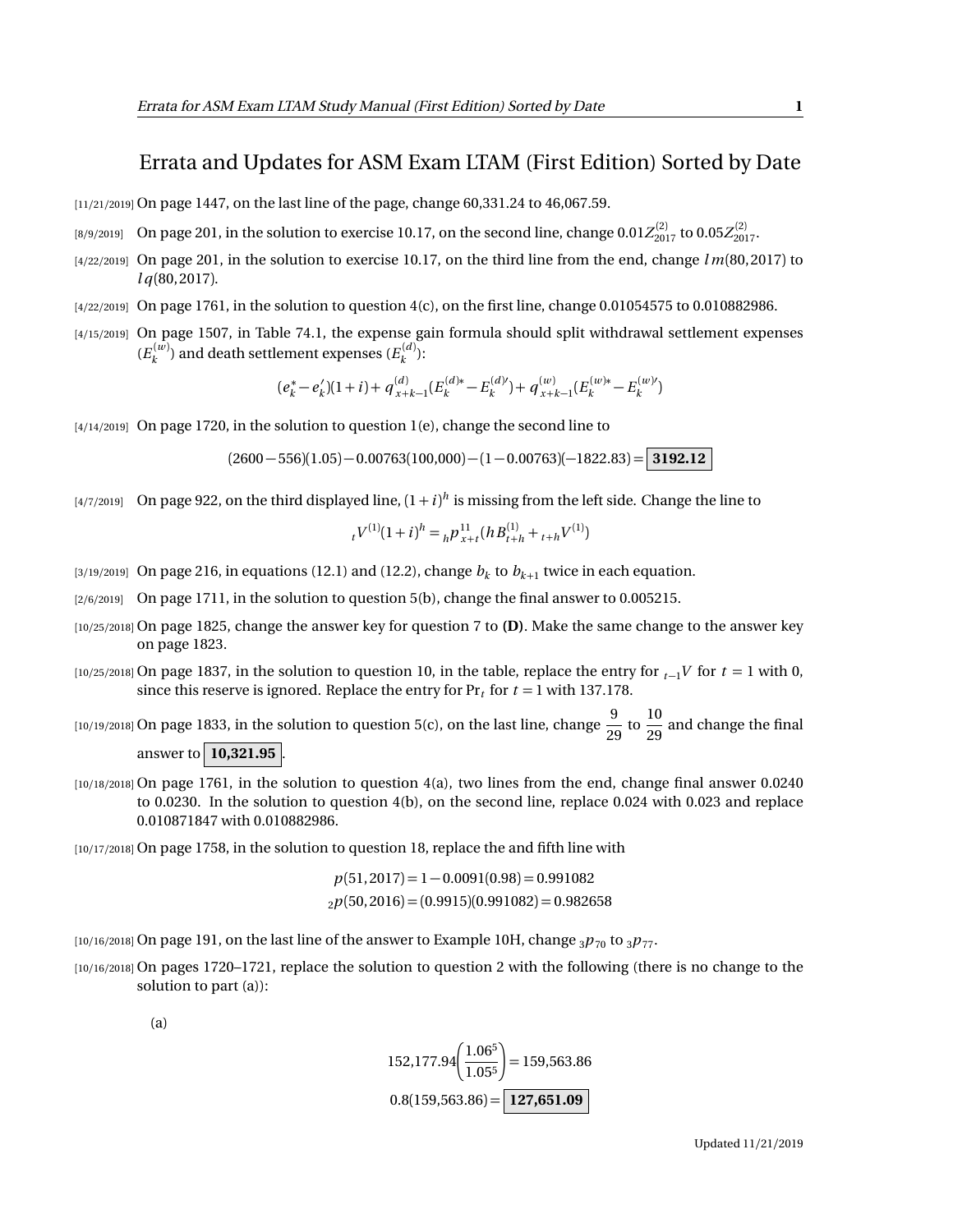(b) First we calculate the probability that (62) will survive to 63, 64, and 65.

$$
p_{62} = \frac{l_{63}}{l_{62}} = \frac{95,534.40}{95,940.60} = 0.995766
$$

$$
{}_{2}p_{62} = \frac{l_{64}}{l_{62}} = \frac{95,082.50}{95,940.60} = 0.991056
$$

$$
{}_{3}p_{62} = \frac{l_{65}}{l_{62}} = \frac{94,579.70}{95,940.60} = 0.985815
$$

The EPV of retiree health benefits at age 60 for those retiring at age 62 is

$$
6500\left(\frac{1.06^2}{1.05^2}\right) + 6600(0.995766)\left(\frac{1.06^3}{1.05^3}\right) + 6800(0.991056)\left(\frac{1.06^4}{1.05^4}\right) + (0.985815)(152,177.94)\left(\frac{1.06^5}{1.05^5}\right) = 174,349.35 0.2(174,349.35) = 35,537.22
$$

(c) Using the results of the previous parts, we accrue 1/12 of the age 62 benefit and 1/15 of the age 65 benefit.

$$
\frac{1}{12}(0.45)(174,349.35) + \frac{1}{15}(0.45)(159,563.86) = \boxed{11,325.02}
$$

(d) First, we'll remove the first three years of benefits from the expected present value at age 65. We must take into account Standard Ultimate Life Table mortality.

$$
152,177.94 - 7000 - 7200p_{65} \left(\frac{1.06}{1.05}\right) - 7500 \cdot 2p_{65} \left(\frac{1.06}{1.05}\right)^2
$$
  
= 152,177.94 - 7000 - 7200  $\left(\frac{94,020.30}{94,579.70}\right) \left(\frac{1.06}{1.05}\right) - 7500 \left(\frac{93,398.10}{94,579.70}\right) \left(\frac{1.06}{1.05}\right)^2 = 130,404.31$ 

That would be the expected present value of retiree health benefits for a person age 65 in 2018 who retires in 2021. We divide this by  $_3p_{65} = l_{68}/l_{65}$ , remove three years of inflation, and accumulate interest for 3 years since we pay it 3 years earlier:

$$
\frac{130,404.31}{92,706.10/94,579.70} \left(\frac{1.05}{1.06}\right)^3 = \boxed{129,309.93}
$$

 $[10/15/2018]$  On page 978, in the solution to exercise 47.22, 4 lines from the end, change  $a_{50:3}$  to  $a_{50:3}$ .

[10/4/2018] On page 1422, on the first displayed line, the expression between the two equal signs should be a fraction. Replace the line with

$$
\sum_{k=0}^{19} 100,000(1.04^k) = \frac{100,000(1.04^{20} - 1)}{1.04 - 1} = 2,977,808
$$

[10/4/2018] On page 1427, the displayed lines two lines below the table represent the accrued benefit under PUC rather than the expected present value of benefits. Replace it with

$$
0.017 \left(\frac{3,552}{27,006} \frac{(0.6)(13.1)(25)(54,652.26)}{1.05^5} + \frac{1,587}{27,006} \frac{(0.8)(12.9)(26)(56,291.83)}{1.05^6}\right.
$$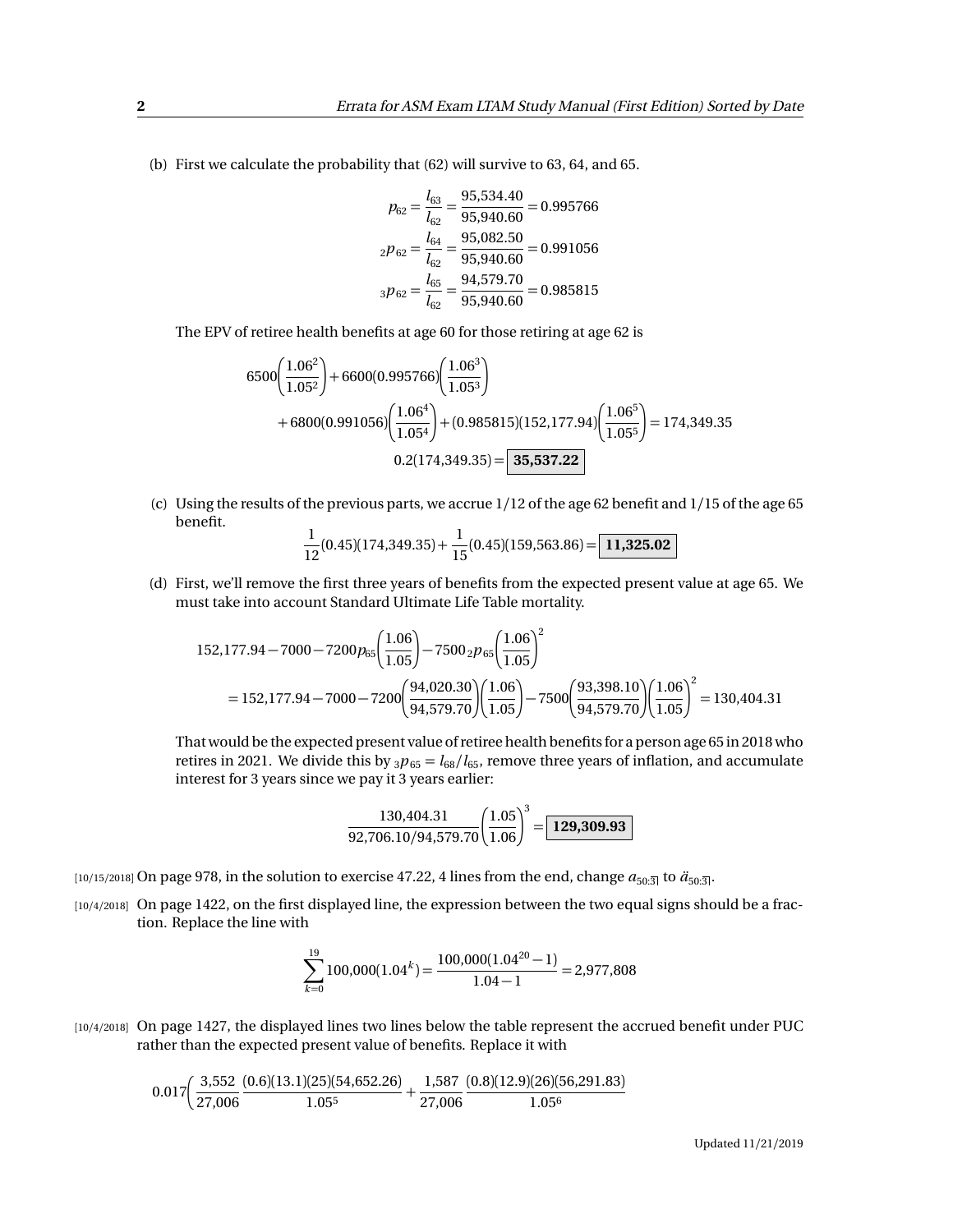$$
+\frac{18,106}{27,006}\frac{(12.7)(27)(57,980.59)}{1.057}\bigg) = \boxed{191,114.8}
$$

- [9/29/2018] On page 200, in the solution to exercise 10.10, on the second line, replace both 0.12s with 0.07s.
- $\frac{19}{20}$  (9/20/2018) On page 947, on the second line, in the first integral, change  $\mu_{x+t}$  to  $\mu_{x+t}^{01}$ . In th second integral, change  $\bar{a}^{11}_{x+t:\overline{n-(x+t)}}$  to  $\bar{a}^{11}_{x+t:\overline{n-t}}$ .
- [9/13/2018] On page 1311, on the second line of Example 65F, change both 44,100s to 49,000.
- [9/7/2018] On page 961, in exercise 47.5, in statement (ii), change  $i = 0.04$  to  $\delta = 0.04$ .
- [9/7/2018] On page 972, in the solution to exercise 47.4, on the last line, change  ${}_tp_x^{0j}$  to  ${}_0p_x^{0j}$ .
- [9/4/2018] On page xix, in the caption of the table, change "MLC" to "LTAM".
- [9/4/2018] On page 840, one line above Example 42C, change "is is" to "it is".
- [9/4/2018] On page 879, on the last line of the first paragraph, change "atate" to "state".
- [9/4/2018] On page 951, in the answer to Example 47B, change the second through fourth lines of the page to

$$
\frac{d_t V^{(1)}}{dt} = \delta_{10} V^{(1)} - \mu_{x+10}^{10} ({}_{10}V^{(0)} - {}_{10}V^{(1)}) - \mu_{x+10}^{12} ({}_{10}V^{(2)} - {}_{10}V^{(1)})
$$

$$
- \mu_{x+10}^{13} ({}_{10}V^{(3)} - {}_{10}V^{(1)}) - \mu_{x+10}^{14} (-{}_{10}V^{(1)})
$$

$$
= (0.05)(45,000) - 0.06(20,000 - 45,000) - 0.14(150,000 - 45,000)
$$

$$
- 0.08(400,000 - 45,000) - 0.02(45,000)
$$

$$
= \boxed{-38,450}
$$

[8/31/2018] On page 671, in the solution to exercise 33.3, on the seventh displayed line, change the denominator 0.04*/*1.04 to 0.039211. Change the last displayed line of the solution to

$$
1000e^{-0.04(31)} - 16.4074 \left( \frac{1 - e^{-0.04(32)}}{0.039211} \right) = -12.7163
$$

[8/19/2018] On page 940, in the solution to exercise 47.6, change the last two lines to

$$
\frac{d\bar{a}_{57+t}^{11}}{dt} = \delta \bar{a}_{57+t}^{11} - B_t^{(1)} - \mu_{57+t}^{10} (\bar{a}_{57+t}^{01} - \bar{a}_{57+t}^{11}) - \mu_{57+t}^{12} (-\bar{a}_{57+t}^{11}) - \mu_{57+t}^{13} (-\bar{a}_{57+t}^{11})
$$
  
\n
$$
\frac{d\bar{a}_{57+t}^{11}}{dt} \bigg|_{5} = 0.05(4.3298) - 1 - 0.02(2.0216 - 4.3298) - (0.06 + 0.015)(-4.3298) = \boxed{-0.4126}
$$

- [8/12/2018] On page 200, in the solution to exercise 10.13, on the last line, change 0.062431 to 0.00057305 and change 0.24986 to 0.023938.
- [8/12/2018] On page 1302, in the solution to exercise 64.4, replace the displayed line with

$$
{}_{20}p_{18} = \frac{1 - F(38)}{1 - F(18)} = \frac{1 - 4/7}{1 - 2/7} = \boxed{\textbf{0.6}}
$$

- $[8/8/2018]$  On page 71, delete the " $(5.11)$ " on the tenth line.
- [8/8/2018] On page 1472, in the solution to exercise 72.4, on the second line from the end, put an exponent 15 on the first 0.998846:

$$
AVTHB = 4000(0.998846^{15}) \left( \frac{1 - 0.998846^5}{1 - 0.998846} + 0.998846^5 \left( \frac{1}{1 - 0.978462} \right) \right)
$$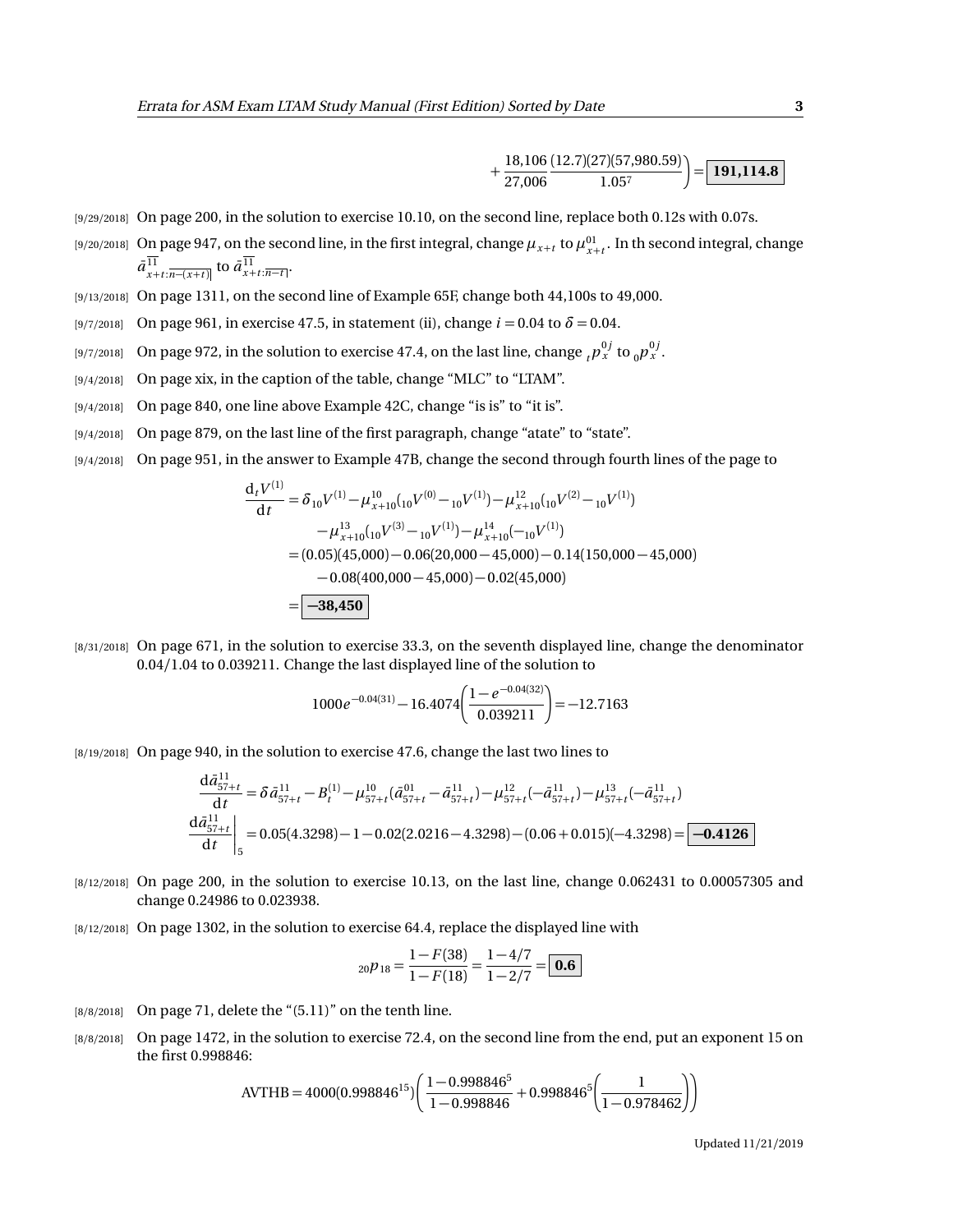- $_{[8/5/2018]}$  On pager 1355, 2 lines below the table in the answer to Example 69J, change  $r_3$  and  $r_5$  to  $e_3$  and  $e_5$ . In the calculations on the 5 subsequent lines, change each  $r_i$  to  $e_i$ , where  $i = 1, 2, 3, 4, 5$ .
- [8/3/2018] On pages 951–952, in the answer to Example 47C, change the sentence on the third line beginning "Once" to:

Once someone enters states 3 or 4, it is impossible to get to state 2, so  $\bar{A}_x^{32} = \bar{A}_x^{42} = 0$ .

Change the first two displayed lines to:  $\overline{a}$ 

$$
\frac{dA_{x+t}^{02}}{dt} = \delta \bar{A}_{x+t}^{02} - \mu_{x+t}^{01} (\bar{A}_{x+t}^{12} - \bar{A}_{x+t}^{02}) - \mu_{x+t}^{02} (1 - \bar{A}_{x+t}^{02}) - (\mu_{x+t}^{03} + \mu_{x+t}^{04}) (-\bar{A}_{x+t}^{02})
$$
\n
$$
\frac{d\bar{A}_{x+t}^{02}}{dt}\bigg|_{t=10} = 0.05 \bar{A}_{x+10}^{02} - 0.07 (\bar{A}_{x+10}^{12} - \bar{A}_{x+10}^{02}) - 0.04 (-\bar{A}_{x+10}^{02})
$$

Change the second two displayed lines of the answer, which are the first two displayed lines on page 952, to

$$
\frac{d\bar{A}_{x+t}^{24}}{dt} = \delta \bar{A}_{x+t}^{24} - \mu_{x+t}^{21} (\bar{A}_{x+t}^{14} - \bar{A}_{x+t}^{24}) - \mu_{x+t}^{23} (\bar{A}_{x+t}^{34} - \bar{A}_{x+t}^{24}) - \mu_{x+t}^{24} (b^{(4)} - \bar{A}_{x+t}^{24})
$$
\n
$$
\frac{d\bar{A}_{x+t}^{24}}{dt} \bigg|_{t=10} = 0.05(\bar{A}_{x+10}^{24} - \bar{A}_{x+10}^{24}) - 0.01(\bar{A}_{x+10}^{14} - \bar{A}_{x+10}^{24}) - 0.12(\bar{A}_{x+10}^{34} - \bar{A}_{x+10}^{24}) - 0.10(1 - \bar{A}_{x+t}^{24})
$$

[7/29/2018] On page 1459, in the solution to exercise 71.2, on the first displayed line, place 100,000 before the fraction:

Total pensionable earnings = 
$$
\sum_{k=-12}^{-1} 100,000(1.03^{k}) = 100,000 \left( \frac{1 - 1/1.03^{12}}{1.03 - 1} \right) = 995,400.4
$$

On the last line, a factor of 11.5 is missing. The line should read

$$
995,400.4(0.035)(11.5)\left(\frac{0.95}{1.04}\right)^{13} = \boxed{123,520}
$$

- [7/17/2018] On page 1461, in the solution to exercise 71.8, in the last displayed line, change 0.23125 to 0.2325.
- [5/15/2018] On page 1857, in the solution to question 7(a), on the third line, change 5000 to 3000.
- [5/13/2018] On page 938, delete footnote 1. The revised version of the study note corrected the error.
- [5/13/2018] On page 1465, in the answer to Example 72B, on the first line, change 313 to 3552, 298 to 1587, and 284 to 2692.
- [5/8/2018] On page 2031, in the solution to question 4(b), on the second to last line, change + 0.96*G* to − 0.96*G* .
- $[a/29/2018]$  On page 946, on the last line, change  $\bar{a}_{x+t:\overline{n-(x+t)}}$  to  $\bar{a}_{x+t:\overline{n-t}}$ .
- $[4/29/2018]$  On page 1330, in the first bullet, change " $y > y_{max}$ " to " $y \ge y_{max}$ ". In the second line of the second bullet, change " $S_n(y_{max})$ ,  $y_{max} < y < \gamma$ " to " $S_n(y_k)$ ,  $y_{max} \le y < \gamma$ ". Two lines below the second bullet, change " $S_n(y_{\text{max}})^{y/y_{\text{max}}}$ " to " $S_n(y_k)^{y/y_{\text{max}}}$ "  $y \ge y_{\text{max}}$ ".
- $\frac{14}{29}{2018}$  On page 1331, on the last line, change " $S_n(y_{\text{max}}) > 0$ " to " $S_n(y_k) > 0$ ".
- [4/29/2018] On page 1332, in Table 66.1, on the last line, change the formula to " $\hat{S}(t) = \hat{S}(y_k)^{t/y_{\max}}$   $t \ge y_{\max}$ ".
- [4/29/2018] On page 1332, in exercise 66.1, on the last line, change "*S*(2)" to "*S*(1.8)".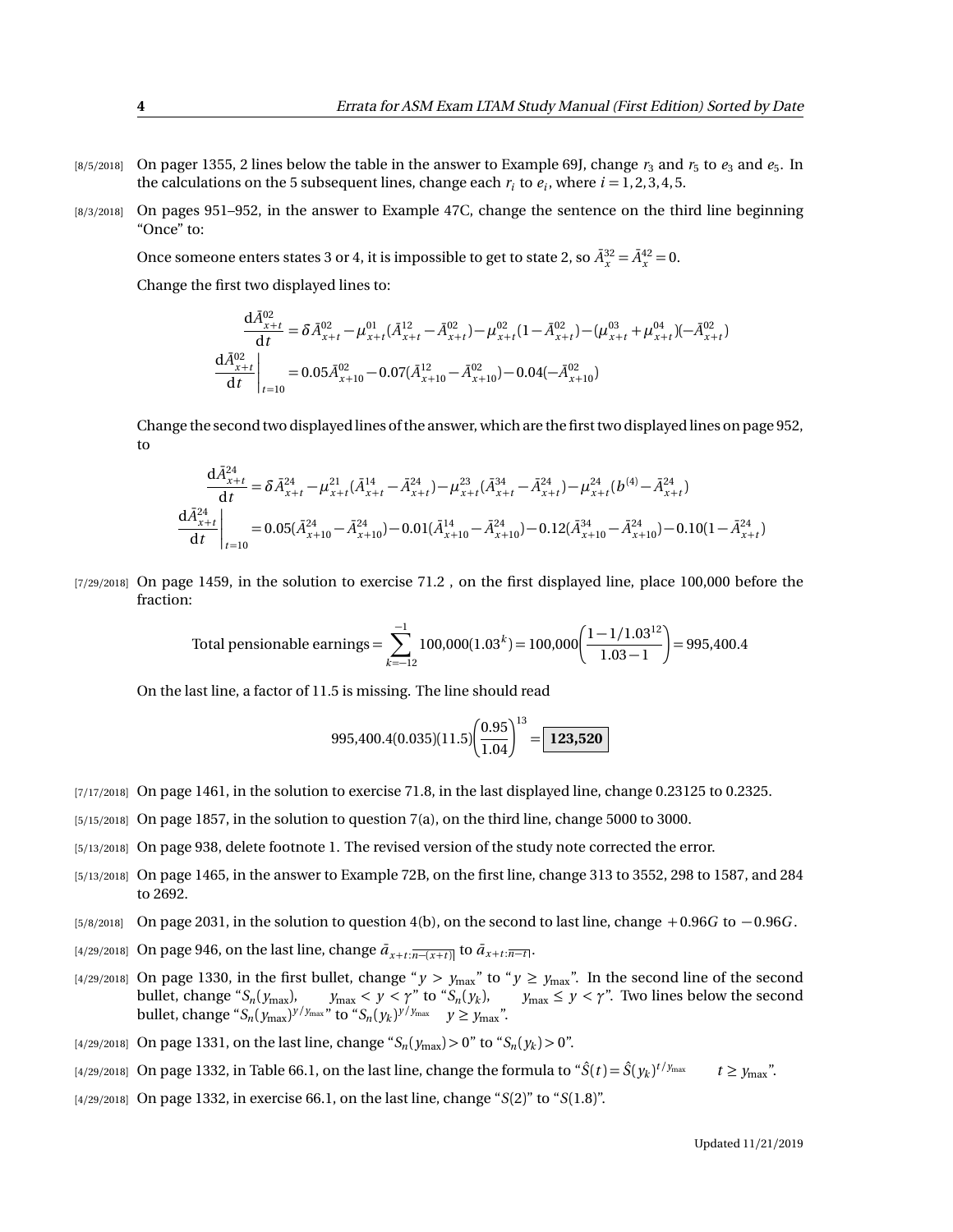- [4/12/2018] On page 189, in Example 10G part 3, change "part (b)" to "part 2".
- [4/12/2018] On page 1424, in Example 70E, change "He" to "She" on the first line. Change "His" to "Her" on the second line.
- [4/11/2018] On page 880, Figure 44.7 is incorrect. The correct figure is



- [4/11/2018] On page 1195, Figure 44.7 is incorrect. See the erratum for page 880 for the correct figure.
- $_{[4/10/2018]}$  On page 1367, on the fourth line of the Confidence Intervals section, delete "th" after "100 $p^{\rm th}$ ".
- $[4/8/2018]$  On page 187, on the first lines of the answer to Example 10E, both part 1 and part 2, change  $l m(40, t+1)$ to  $m(40, t + 1)$ ,
- $_{[4/4/2018]}$  On page 197, in the solution to exercise 10.1, on the first line, change  $(1-0.005)^5$  to  $(1-0.005)^t$ .
- [4/4/2018] On page 199, in the solution to exercise 10.7, on the last line, change 0.0149095 to 0.0148095.
- [4/4/2018] On page 923, replace the solution to Example 46I with the following:

Since the period is 1/12 of a year, the claims acceleration approach multiplies the death benefit by 1.04<sup>1</sup>*/*<sup>24</sup>. The recursion equations are

$$
(_{5}V^{(0)} + P)(1.04^{1/12}) =_{1/12} p_{x+5}^{00} \, 5\frac{1}{12} V^{(0)} +_{1/12} p_{x+5}^{01} \, 5\frac{1}{12} V^{(1)}) +_{1/12} p_{x+5}^{02} (50,000)(1.04^{1/24})
$$
  

$$
(_{5}V^{(1)} - 5000)(1.04^{1/12}) =_{1/12} p_{5}^{10} \, 5\frac{1}{12} V^{(0)} +_{1/12} p_{x+5}^{11} (5\frac{1}{12} V^{(1)}) +_{1/12} p_{x+5}^{12} (50,000)(1.04^{1/24})
$$

We'll have to solve these simultaneously. Note that

$$
{}_{1/12}p_{x+5}^{02} = 1 - 0.94328 - 0.05020 = 0.00652
$$

$$
{}_{1/12}p_{x+5}^{12} = 1 - 0.12061 - 0.86029 = 0.01910
$$

$$
50,000(1.04^{1/24}) = 50,081.78
$$

The recursions are

$$
(6,248.35+500)(1.04^{1/12}) = 0.94328_{5\frac{1}{12}}V^{(0)} + 0.05020_{5\frac{1}{12}}V^{(1)} + 0.00652(50,081.78)
$$
  

$$
(25,022.07-5000)(1.04^{1/12}) = 0.12061_{5\frac{1}{12}}V^{(0)} + 0.86029_{5\frac{1}{12}}V^{(1)} + 0.01910(50,081.78)
$$

Solving these equations,

$$
0.94328_{5\frac{1}{12}}V^{(0)} + 0.05020_{5\frac{1}{12}}V^{(1)} = 6,443.91
$$

$$
0.12061_{5\frac{1}{12}}V^{(0)} + 0.86029_{5\frac{1}{12}}V^{(1)} = 19,131.06
$$

$$
5\frac{1}{12}V^{(0)} = 5,690.37
$$